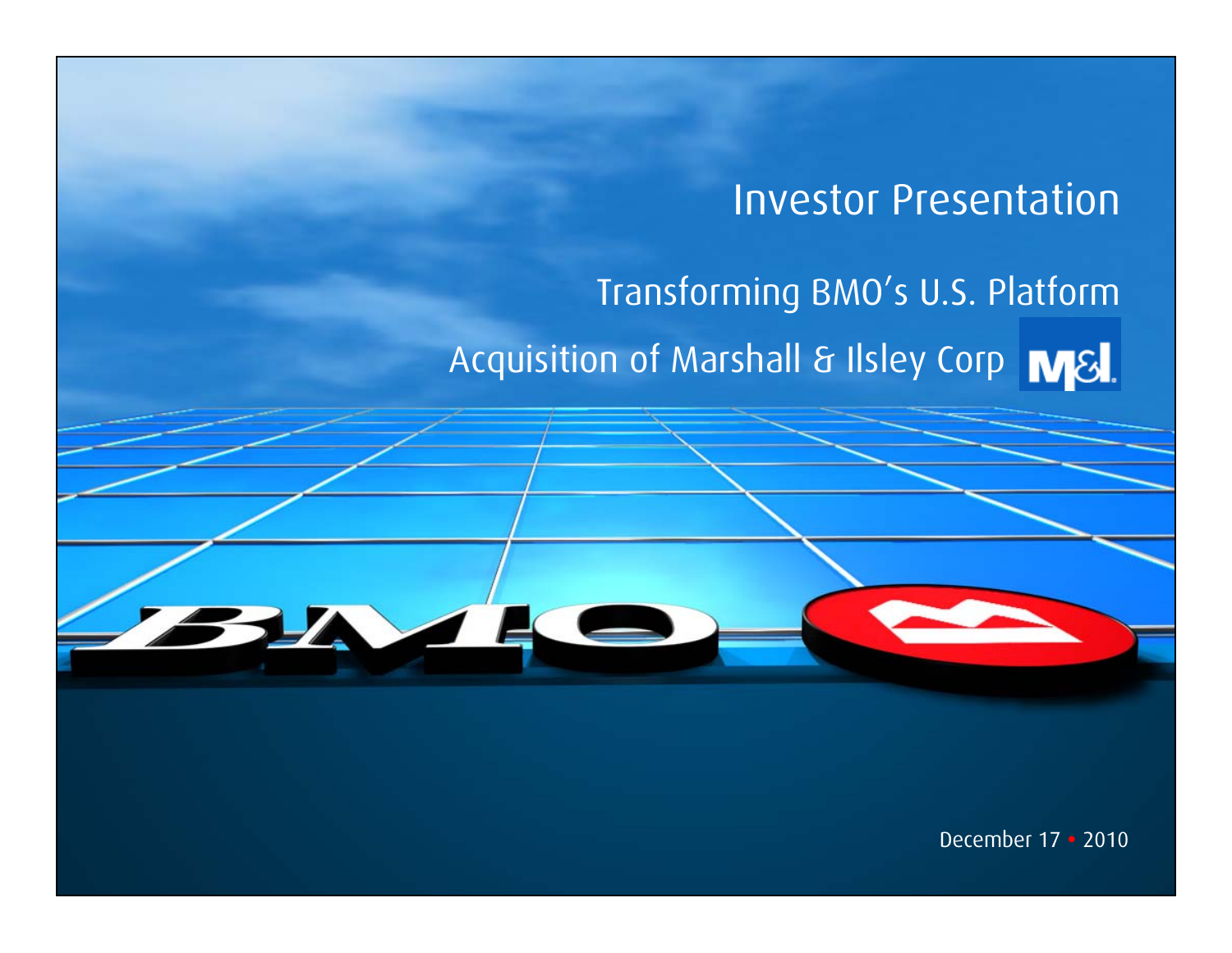### Forward Looking Statements & Non-GAAP Measures

#### **Cautionary Statement Regarding Forward-Looking Information**

Bank of Montreal's public communications often include written or oral forward-looking statements. Statements of this type are included in this document, and may be included in other filings with Canadian securities regulators or the U.S. Securities and Exchange Commission, or in other communications. All such statements are made pursuant to the "safe harbour" provisions of, and are intended to be forward-looking statements under, the United States Private Securities Litigation Reform Act of 1995 and any applicable Canadian securities legislation. Forward-looking statements may involve, but are not limited to, statements with respect to the acquisition of M&I, plans for the acquired business and the financial impact of the acquisition and are typically identified by words such as "believe", "expect", "anticipate", "intend", "estimate", "plan", "will", "should "could" and other similar expressions.

By their nature, forward-looking statements require us to make assumptions and are subject to inherent risks and uncertainties. Such statements are based upon the current beliefs and expectations of our management and involve a number of significant risks and uncertainties. There is significant risk that predictions, forecasts, conclusions or projections will not prove to be accurate, that our assumptions may not be correct and that actual results may differ materially from such predictions, forecasts, conclusions or projections. We caution readers of this document not to place undue reliance on our forward-looking statements as a number of factors could cause actual future results, conditions, actions or events to differ materially from the targets, expectations, estimates or intentions expressed in the forward-looking statements.

Such factors include, but are not limited to: the possibility that the proposed transaction does not close when expected or at all because required regulatory, shareholder or other approvals and other conditions to closing are not received or satisfied on a timely basis or at all; the terms of the proposed transaction may need to be modified to satisfy such approvals or conditions; the anticipated benefits from the proposed transaction such as it being accretive to earnings, expanding our North American presence and synergies are not realized in the time frame anticipated or at all as a result of changes in general economic and market conditions, interest and exchange rates, monetary policy, laws and regulations (including changes to capital requirements) and their enforcement, and the degree of competition in the geographic and business areas in which M&I operates; the ability to promptly and effectively integrate the businesses of M&I and BMO; reputational risks and the reaction of M&I's customers to the transaction; diversion of management time on merger-related issues; increased exposure to exchange rate fluctuations; and those other factors set out on pages 29, 30, 61 and 62 of BMO's 2010 Annual Report. A significant amount of M&I's business involves making loans or otherwise committing resources to specific companies, industries or geographic areas. Unforeseen events affecting such borrowers, industries or geographic areas could have a material adverse effect on the performance of our integrated U.S. operations.

In calculating certain pro-forma impacts of the transaction and the \$800 million in additional common equity on our Tier 1 capital ratio and common equity ratio we have assumed our interpretation of the proposed rules announced by the Basel Committee on Banking Supervision (BCBS) prior to December 16 and our models used to assess those requirements are consistent with the final requirements that will be promulgated by BCBS and the Office of the Superintendent of Financial Institutions Canada (OSFI). We have also assumed that the proposed changes affecting capital deductions, risk-weighted assets, the regulatory capital treatment for noncommon share capital instruments (i.e. grandfathered capital instruments) and the minimum regulatory capital ratios are adopted as proposed by BCBS and OSFI. We also assumed that existing capital instruments that are non-Basel III compliant but are Basel II compliant can be fully included in such estimate. Our estimates of expected RWA and capital deductions for M&I at closing are based on anticipated balances outstanding and credit quality at closing and our estimate of their fair value. It also reflected our assessment of goodwill, intangibles and deferred tax asset balances that would arise at closing. The full impact of the Basel III propos been quantified based on our financial and risk positions at October 31, 2010 or as close to October 31, 2010 as was practical. The Basel rules are not yet finalized and are subject to change, which may impact the results of our analysis.

Assumptions about current and expected capital requirements, M&I's revenues and expenses, potential for earnings growth as well as costs associated with the transaction, and expected synergies were material factors we considered in estimating the internal rate of return to BMO and our estimate of the acquired business being accretive to BMO's earnings in 2013.

Assumptions about our integration plan, the efficiency and duration of integration and the alignment of organizational responsibilities were material factors we considered in estimating transaction and integration costs. BMO does not undertake to update any forward-looking statement, whether written or oral, that may be made, from time to time, by the organization or on its behalf, except as required by law.

#### **Non-GAAP Measures**

Bank of Montreal uses both GAAP and non-GAAP measures to assess performance. Readers are cautioned that earnings and other measures adjusted to a basis other than GAAP do not have standardized meanings under GAAP and are unlikely to be comparable to similar measures used by other companies. Reconciliations of GAAP to non-GAAP measures as well as the rationale for their use can be found in Bank of Montreal's Fourth Quarter 2010 Earnings Release and Bank of Montreal's 2010 Management's Discussion and Analysis, all of which are available on our website at www.bmo.com/investorrelations.

Examples of non-GAAP amounts or measures include: cash earnings per share and cash productivity; revenue and other measures presented on a taxable equivalent basis (teb); amounts presented net of applicable taxes, earnings which exclude the impact of provision for credit losses and taxes, and core earnings which exclude non recurring items such as acquisition integration costs.

Bank of Montreal provides supplemental information on combined business segments to facilitate comparisons to peers.

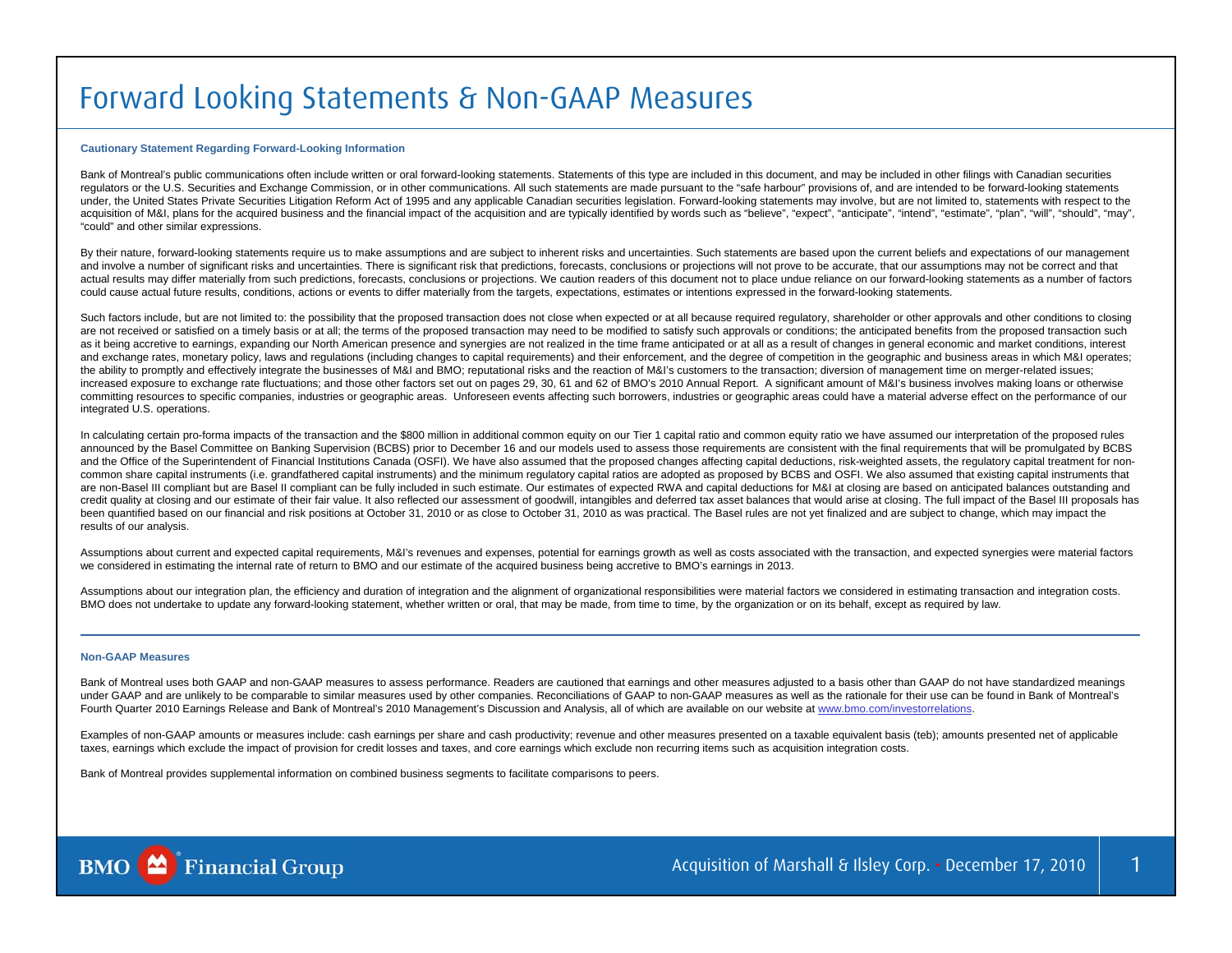### Additional Information for Stockholders

In connection with the proposed merger transaction, BMO will file with the Securities and Exchange Commission a Registration Statement on Form F-4 that will include a Proxy Statement of M&I, and a Prospectus of Bank of Montreal, as well as other relevant documents concerning the proposed transaction. Shareholders are urged to read the Registration Statement and the Proxy Statement/Prospectus regarding the merger when it becomes available and any other relevant documents filed with the SEC, as well as any amendments or supplements to those documents, because they will contain important information. A free copy of the Proxy Statement/Prospectus, as well as other filings containing information about BMO and M&I, may be obtained at the SEC's Internet site (http://www.sec.gov). You will also be able to obtain these documents, free of charge, from BMO at www.bmo.com under the tab "About BMO - Investor Relations" and then under the heading "Frequently Accessed Documents" or from M&I by accessing M&I's website at www.MICorp.com under the tab "Investor Relations" and then under the heading "SEC Filings."

BMO and M&I and certain of their directors and executive officers may be deemed to be participants in the solicitation of proxies from the shareholders of M&I in connection with the proposed merger. Information about the directors and executive officers of BMO is set forth in the proxy statement for BMO's 2010 annual meeting of shareholders, as filed with the SEC on Form 6-K on February 26, 2010. Information about the directors and executive officers of M&I is set forth in the proxy statement for M&I's 2010 annual meeting of shareholders, as filed with the SEC on a Schedule 14A on March 12, 2010. Additional information regarding the interests of those participants and other persons who may be deemed participants in the transaction may be obtained by reading the Proxy Statement/Prospectus regarding the proposed merger when it becomes available. Free copies of this document may be obtained as described in the preceding paragraph.

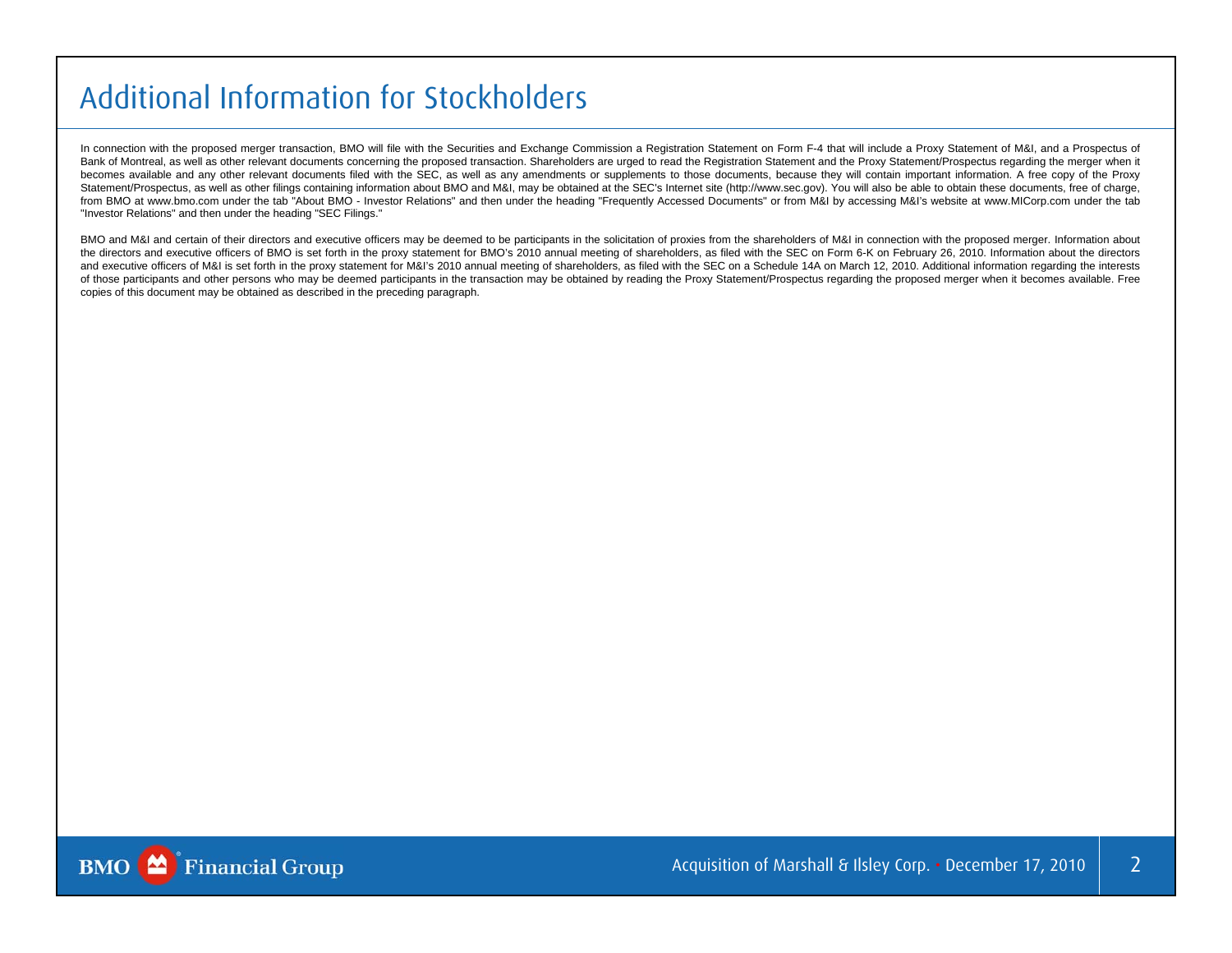### Transforming BMO's U.S. Operations

Marshall & Ilsley Corp. ("M&I") represents an excellent strategic, financial, and cultural fit with BMO

**Strategically Compelling** 

- $\bigcirc$ Consistent with BMO's strategy of expanding our U.S. business
- $\bigcirc$  Transforms and strengthens BMO's U.S. operations by increasing scale and combining the best from both organizations
- Positions the business for growth through exposure to M&I's multiple markets

Financially Attractive

- $\mathbf{\bigcirc}$ Delivers compelling transaction economics
- $\bigcirc$ BMO's strong capital position will be maintained
- $\mathbf{\bigcirc}$ Capitalizes on opportune economic, regulatory and market environment
- $\bullet$ Extensive due diligence on loan portfolio and prudent loan valuation

Excellent Cultural Fit



- $\mathbf{\bigcirc}$ Combines two organizations with strong customer focus
- $\bigcirc$ Consistent values, vision and culture

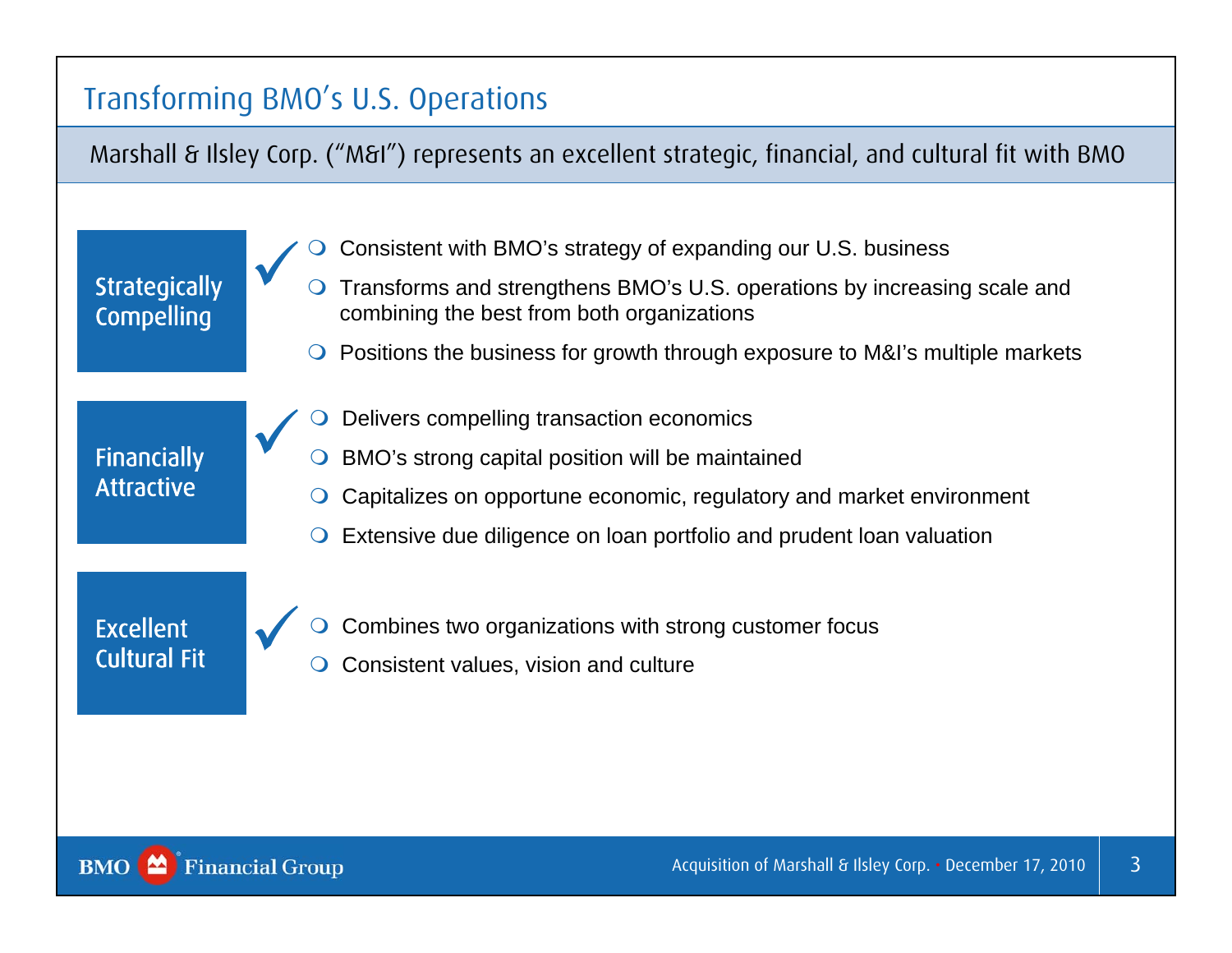### Transaction Summary

C\$ unless otherwise indicated

| <b>Purchase Price</b>                   | US\$7.75 per M&I common share or US\$4.1 billion                                                                   |
|-----------------------------------------|--------------------------------------------------------------------------------------------------------------------|
| <b>Transaction Structure</b>            | 100% stock consideration at a fixed exchange ratio of<br>0.1257 BMO common shares per M&I common share             |
| Pro-forma Ownership <sup>1</sup>        | Current BMO shareholders ~89%; M&I shareholders ~11%                                                               |
| <b>TARP Repayment</b>                   | Repayment of US\$1.7 billion of preferred shares, accrued and unpaid<br>dividends, as well as outstanding warrants |
| <b>Common Equity Issuance</b>           | Intend to issue \$800 million of BMO common shares prior to closing                                                |
| <b>Estimated Pre-tax Cost Synergies</b> | $\sim$ \$250 million                                                                                               |
| <b>Transaction Economics</b>            | Estimated IRR >15%; accretive to cash EPS <sup>2</sup> in Year 2 (2013);<br>attractive valuation multiples         |
| <b>Regulatory Capital Impact</b>        | Basel II Tier 1 Ratio <sup>3</sup> : ~170 bps<br>Basel III Common Equity Ratio <sup>3,4</sup> : ~110 bps           |
| <b>Expected Closing Date</b>            | <b>Fiscal Q3 2011</b>                                                                                              |
| <b>Required Approvals</b>               | Regulatory and M&I shareholders (50.1% threshold)                                                                  |

1. Pro-forma ownership percentages calculated prior to any subsequent common equity issuance.

2. Non-GAAP measure, see slide 1 of the presentation and page 91 of BMO's 2010 Annual Report

3. Pro-forma Q4 2010 capital ratios include intended common equity raise of \$800 million.

4. Basel III figures as at October 31, 2010 are estimated based on Basel III 2019 rules announced prior to December 16th and the impact of certain key changes associated with the adoption of IFRS. Refer to Bank of Montreal Management's Discussion and Analysis for fiscal 2010 for further details.

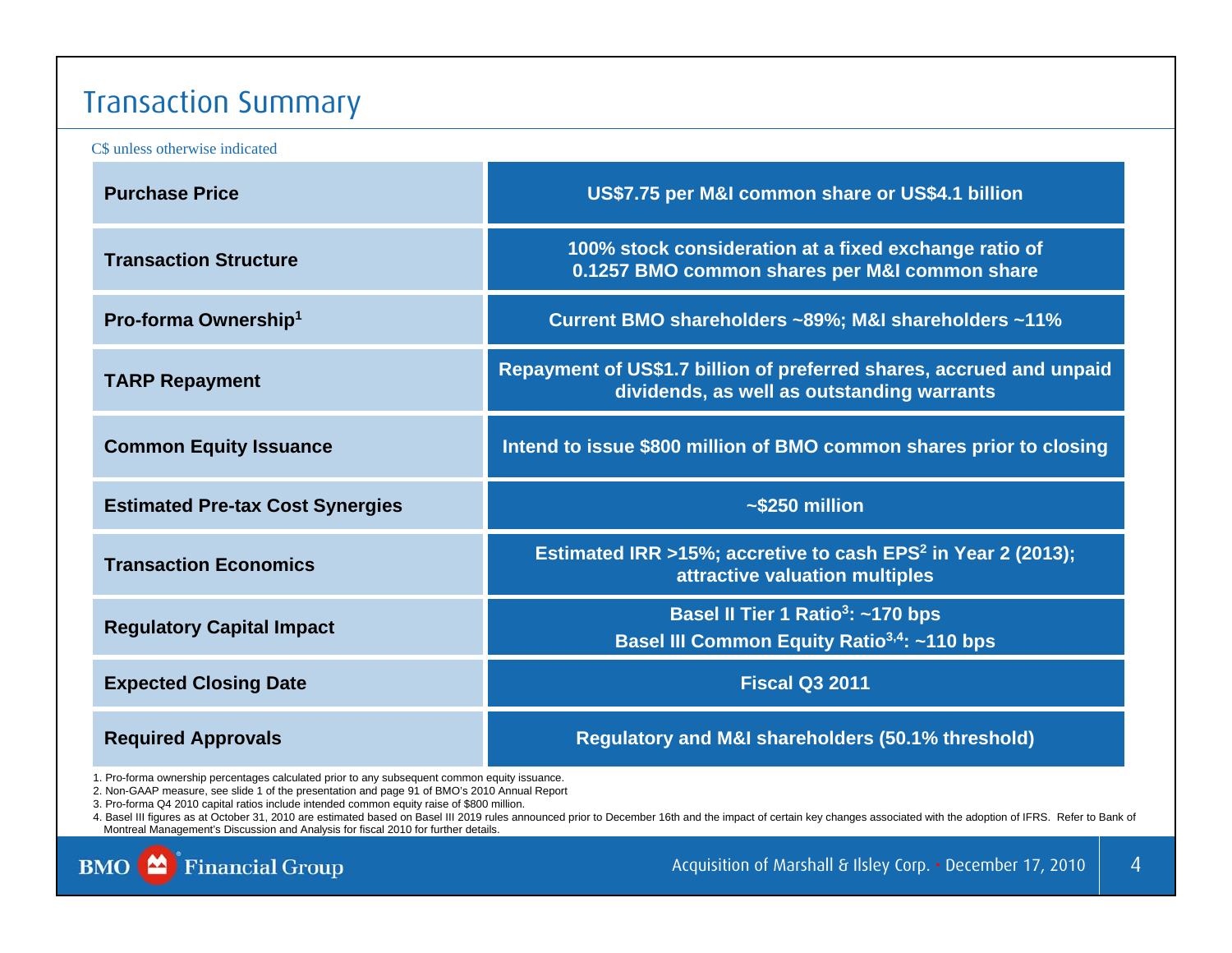### BMO's Pro-forma North American Footprint

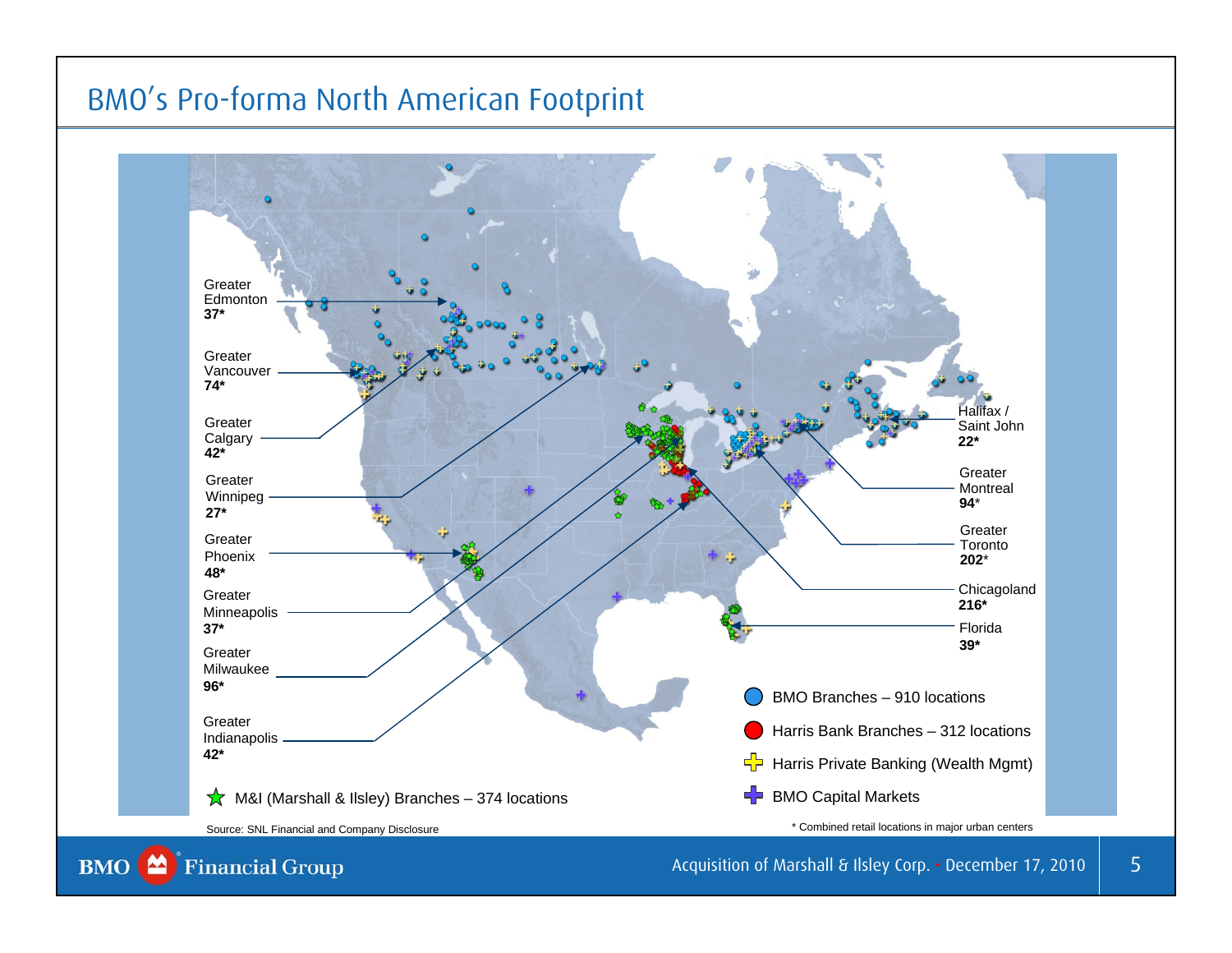### Overview of M&I

### Strong personal and commercial banking franchise with attractive wealth management platform

#### US\$ unless otherwise indicated

- $\circ$ 374 branches
- $\circ$ \$52 billion in assets
- $\circ$ \$40 billion in loans
- $\circ$ \$38 billion in deposits
- $\circ$ #1 bank by deposit market share in Wisconsin
- $\circ$ AUM of \$33 billion and AUA of \$129.3 billion
- $\circ$ Trust offices in 13 states

#### Top M&I Markets by Deposits

| Metropolitan Service Area               | Rank | Number of<br><b>Branches</b> | <b>Deposits</b><br>(US\$ billions) | Population |
|-----------------------------------------|------|------------------------------|------------------------------------|------------|
| Milwaukee-Waukesha-West Allis, WI       |      | 62                           | \$15.0                             | 1,560,515  |
| Saint Louis, MO-IL                      | 5    | 18                           | 4.3                                | 2,851,619  |
| Minneapolis-St. Paul-Bloomington, MN-WI | 4    | 37                           | 2.8                                | 3,328,053  |
| Madison, WI                             |      | 18                           | 2.3                                | 576,264    |
| Phoenix-Mesa-Glendale, AZ               | 5    | 45                           | 2.1                                | 4,441,244  |
| Indianapolis, IN                        | 5    | 31                           | 1.8                                | 1,755,797  |

#### 1 As at September 30, 2010

M

**BMO** 

Source: SNL Financial and Company Disclosure

**Financial Group** 

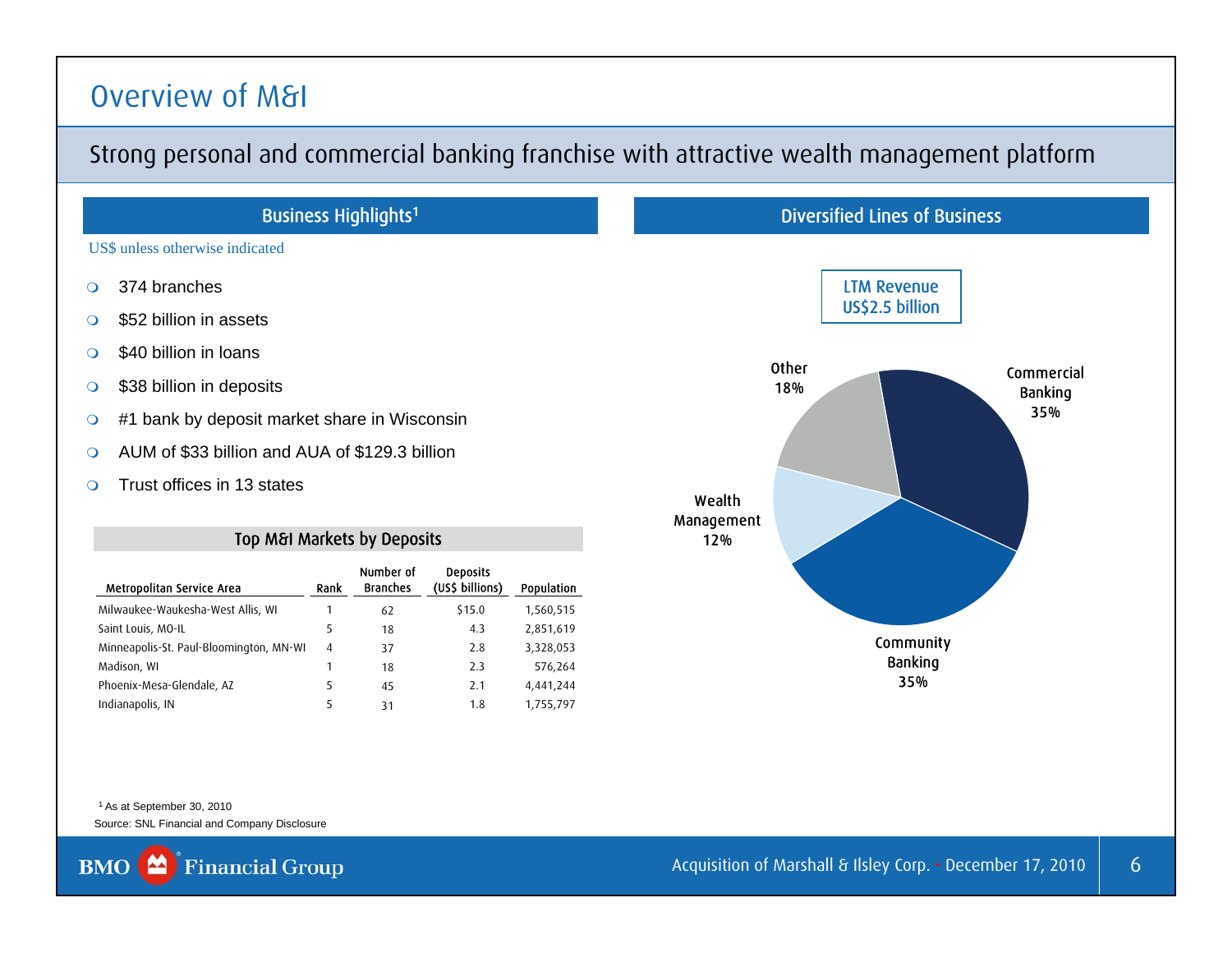### Expanding Presence and Scale in the U.S.

Combined operations will create 11<sup>th</sup> largest bank by branches in North America and the 15<sup>th</sup> largest commercial bank by assets in the U.S.

| C\$ billions                   | <b>BMO FG</b> | M8I    | <b>Combined</b> | BMO U.S. <sup>(1)</sup> | M8I    | Pro Forma U.S. |
|--------------------------------|---------------|--------|-----------------|-------------------------|--------|----------------|
| <b>Balance Sheet</b>           |               |        |                 |                         |        |                |
| Assets                         | \$411.6       | \$53.4 | \$465.0         | \$123.5                 | \$53.4 | \$176.9        |
| Gross Loans                    | 171.5         | 40.9   | 212.4           | 33.2                    | 40.9   | 74.1           |
| <b>Deposits</b>                | 249.3         | 39.3   | 288.6           | 57.1                    | 39.3   | 96.4           |
| Income Statement               |               |        |                 |                         |        |                |
| Revenue                        | \$12.2        | \$3.3  | \$15.5          | \$2.6                   | \$3.3  | \$5.9          |
| Pre-Tax Pre-Provision Earnings | 4.6           | 0.9    | 5.5             | 1.1                     | 0.9    | 2.0            |
| Other Highlights               |               |        |                 |                         |        |                |
| <b>AUM</b>                     | \$109.5       | \$34.0 | \$143.5         | \$47.2                  | \$34.0 | \$81.2         |
| <b>AUA</b>                     | 260.9         | 133.1  | 394.0           | 97.8                    | 133.1  | 230.8          |
| <b>Branches</b>                | 1,222         | 374    | 1,596           | 321                     | 374    | 695            |

Source: SNL Financial and Company Disclosure.

Note: Metrics as at October 31, 2010 for BMO and September 30, 2010 for M&I. Figures do not reflect any transaction adjustments or expected synergies.

M&I and BMO U.S. metrics converted into Canadian dollar equivalent.

1. Balance sheet items based on average balances.

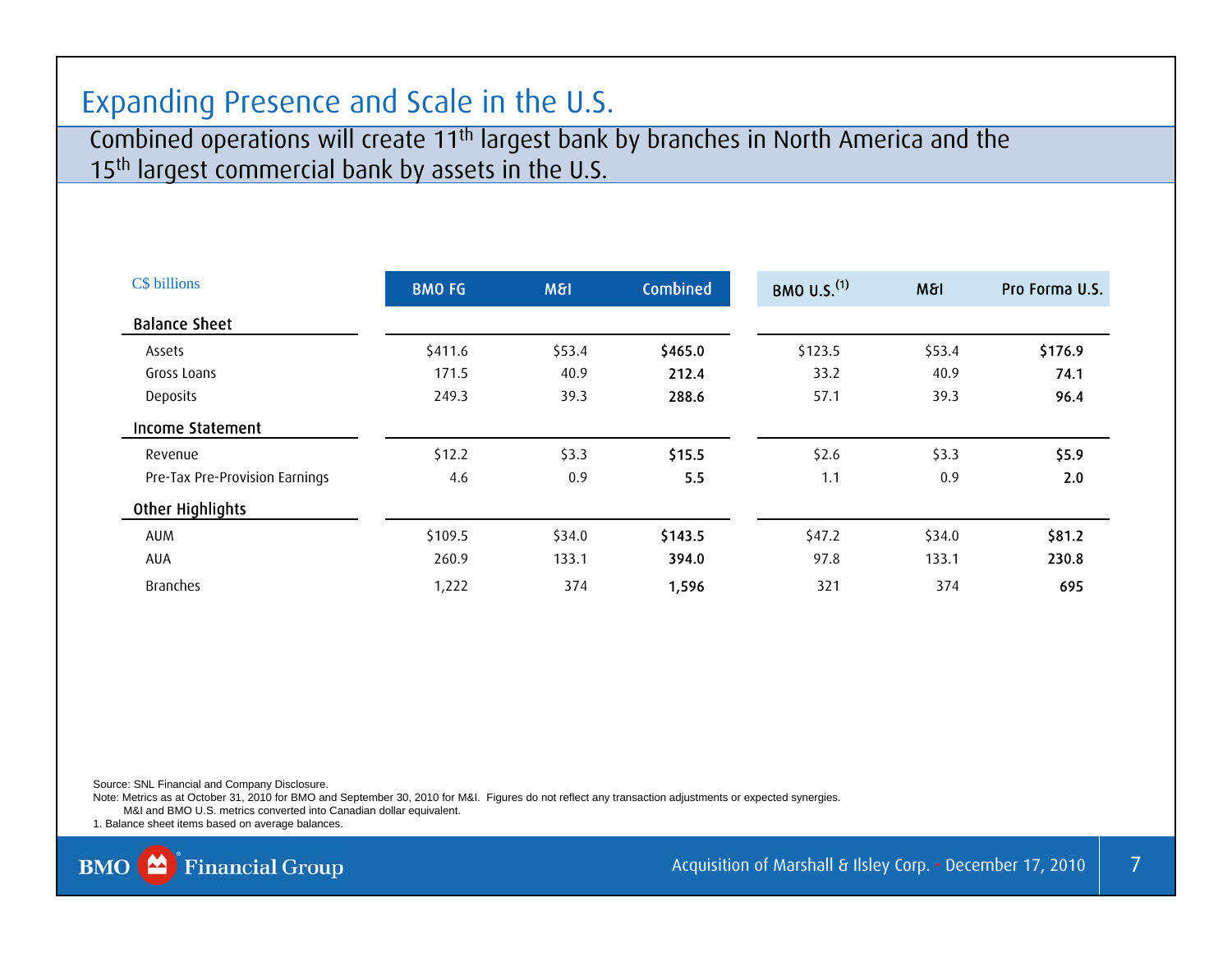### Capital Overview

### Capital ratios remain strong after the transaction

- ◯ BMO remains well-capitalized and is wellpositioned to meet applicable Basel III capital requirements when implemented
- BMO intends to raise approximately \$800 million in additional common equity before the transaction is completed, which has been reflected in the pro-forma ratios
	- $\blacktriangleright$  the benefit of anticipated retained earnings growth prior to closing has not been reflected
- O On a Basel II basis, the pro-forma Q4 2010 Tier 1 Ratio is  $~11.7\%$
- O On a Basel III basis, the pro-forma Q4 2010 Common Equity Ratio is ~6.7%

### Pro-forma Capital Ratios

| <b>BASEL II<sup>1</sup></b>     | Tier <sub>1</sub><br>Ratio $(\% )$ | Common Equity<br>Ratio $(\% )$ |
|---------------------------------|------------------------------------|--------------------------------|
| Q4'10 Reported                  | 13.4%                              | 10.3%                          |
| <b>Transaction Impact</b>       | $~170$ bps                         | $~110$ bps                     |
| Q4'10 Pro-forma                 | 11.7%                              | 9.2%                           |
| <b>BASEL III</b> <sup>1,2</sup> |                                    |                                |
| Q4'10 Estimate                  | 10.4%                              | 7.8%                           |
| <b>Transaction impact</b>       | $~150$ bps                         | $~110$ bps                     |
| Q4'10 Pro-forma                 | 8.9%                               | 6.7%                           |

2. Basel III figures as at October 31, 2010 are estimated based on Basel III 2019 rules announced prior to December 16<sup>th</sup> and the impact of certain key changes associated with the adoption of IFRS. Refer to Bank of Montreal Management's Discussion and Analysis for fiscal 2010 for further details.



<sup>1.</sup> Includes M&I's estimated risk weighted assets at closing.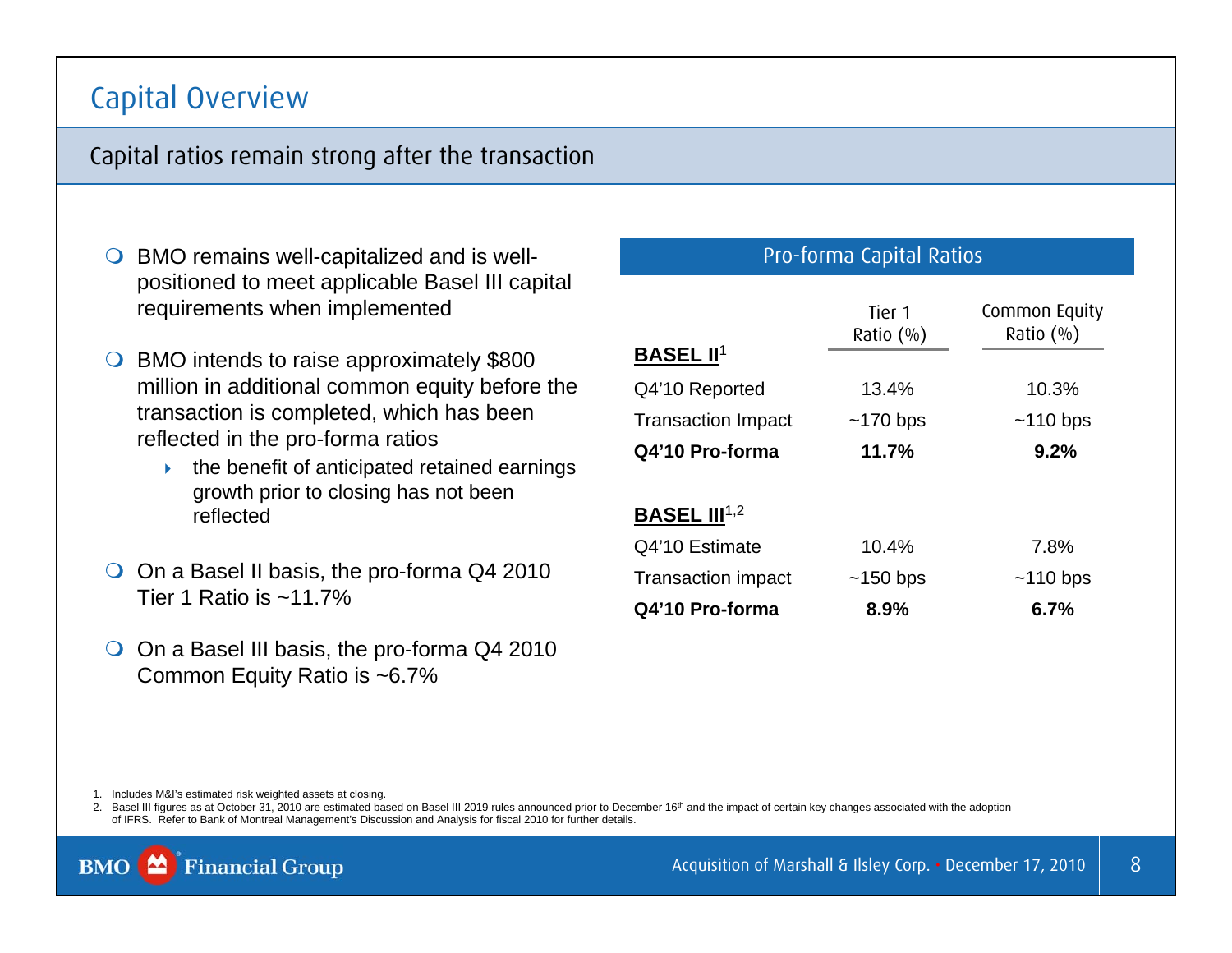### Loan Portfolio Characteristics



- Note: Loan portfolio detail based upon stratifications provided during the Q3 2010 call report.
- 1. Other C&I includes Portfolio Segments that are each <5% of the total.



- $\bigcirc$  Diversified loan portfolio mix by both asset class and geography
	- $\blacktriangleright$  primarily Midwestern footprint
- $\bigcirc$  Retail portfolio consists primarily of residential secured loans
	- $\blacktriangleright$  Predominately prime
	- $\blacktriangleright$  Home Equity primarily in WI (36%) with approximately 37% of the portfolio located in non-footprint states due to a wholesale origination channel.
- C&I portfolio consists of a diversified base of small business, middle market, large corporate and public sector customers across various industries and regions.
- O CRE portfolio comprised primarily of Investor Owned Commercial Mortgages
- $\bigcirc$  Continued credit stabilization and improving asset quality of loan portfolio over recent quarters
	- $\blacktriangleright$  M&I has actively managed its loan portfolio to mitigate credit risks
	- $\blacktriangleright$  Non-performing loans as a percentage of total loans have fallen since 2009 to ~4.0%
	- ▶ Stressed C&D portfolio now represents only 9% of total loans vs. 23% in Q3 2007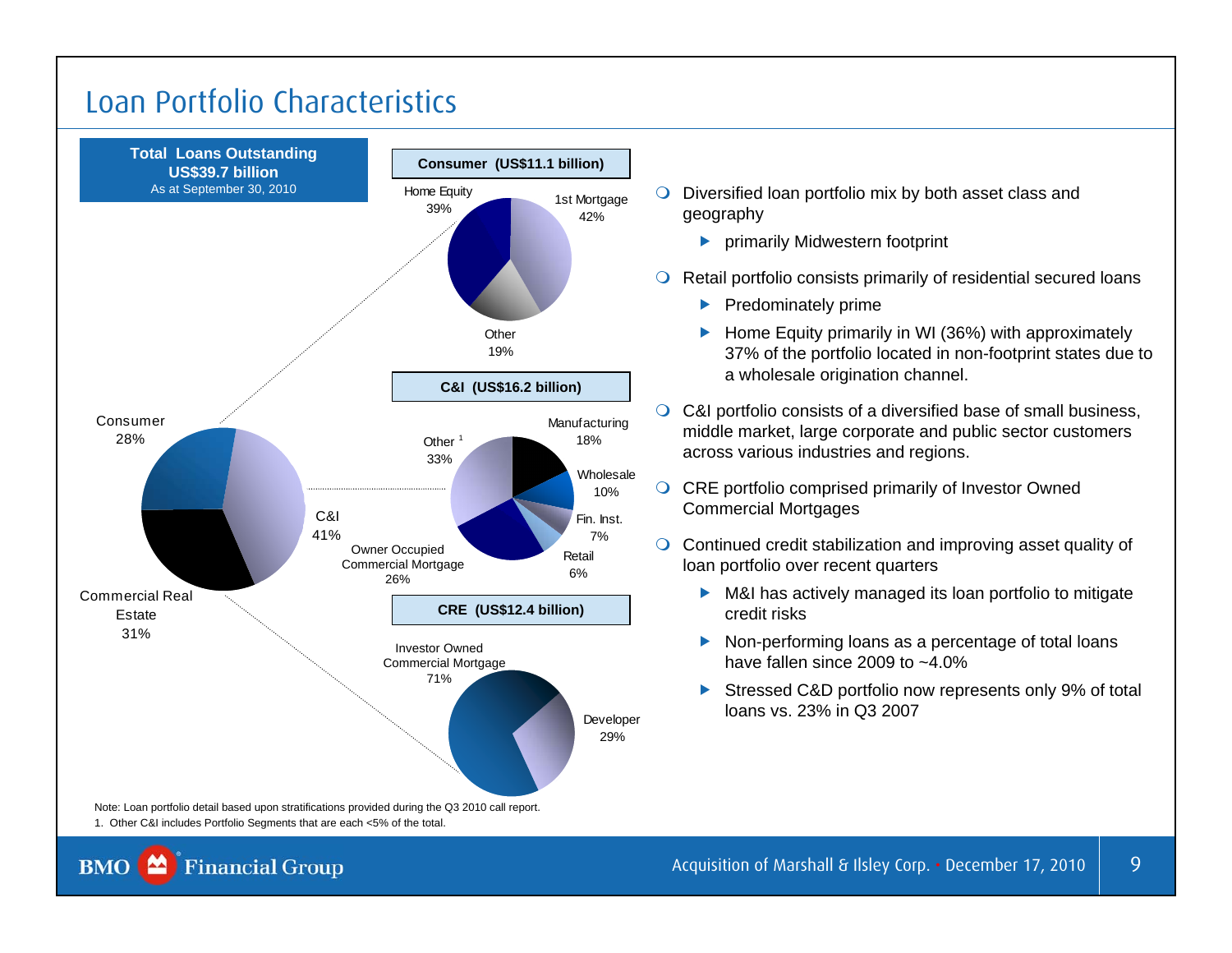### Extensive Loan Portfolio Due Diligence Conducted

Credit risks thoroughly analyzed, identified, well-understood and risks prudently addressed

### Extensive Due Diligence Process **Calculation Control Control Control Credit Mark** Overview of Credit Mark

- Review of M&I's loan portfolios utilized:
	- $\blacktriangleright$  extensive bank resources for internal loan file reviews and data analysis
	- $\blacktriangleright$  augmented by third party portfolio analyses and discussions with management
- $\bigcirc$  Individual credit files reviewed by approximately 50 BMO and Harris senior risk professionals to assess risk profile and credit mark
- On-site team conducted extensive review of commercial portfolio (over 2,500 loan files) providing coverage across all major asset types, geography and segments
- $\bullet$ Detailed analysis of consumer portfolios completed
- $\bullet$  Also engaged two outside specialist firms to provide independent credit mark assessment
- Additional "deep dive" due diligence conducted into specialized portfolio segments exhibiting higher risks

| US\$ billions<br>(As at September 30, 2010) | M&I<br>Outstandings<br>(\$ billions) | Estimated<br><b>Future Losses</b><br>(% ) | Estimated<br><b>Future Losses</b><br>(\$ billions) |
|---------------------------------------------|--------------------------------------|-------------------------------------------|----------------------------------------------------|
| ଖେ                                          | \$16.8                               | 6.1%                                      | \$1.0                                              |
| Commercial real estate                      | 6.7                                  | 19.6                                      | 1.3                                                |
| Multi-family                                | 2.4                                  | 19.2                                      | 0.5                                                |
| Construction & development                  | 3.8                                  | 19.9                                      | 0.8                                                |
| 1-4 Family mortgages                        | 4.2                                  | 12.6                                      | 0.5                                                |
| Home equity & consumer                      | 4.9                                  | 12.1                                      | 0.6                                                |
| Total <sup>1</sup>                          | \$38.8                               | 12.1%                                     | \$4.7                                              |
| <b>Estimated Future Losses</b>              |                                      |                                           | 4.7                                                |
| Losses taken since 12/31/2007               |                                      |                                           | 4.8                                                |
| <b>Total Cumulative Losses</b>              |                                      |                                           | \$9.5                                              |
| Through the cycle losses <sup>2</sup>       |                                      |                                           | 21.1%                                              |

Note: Portfolio breakdown illustrated here is based on stratification from credit due diligence and may not tie directly to the Q3 2010 call report data on page 9.

1. Total excludes \$0.9 billion indirect auto loan sale executed in Q4 2010.

2. Through the cycle losses based on average loan portfolio balance since December 31, 2007 of US\$45 billion.

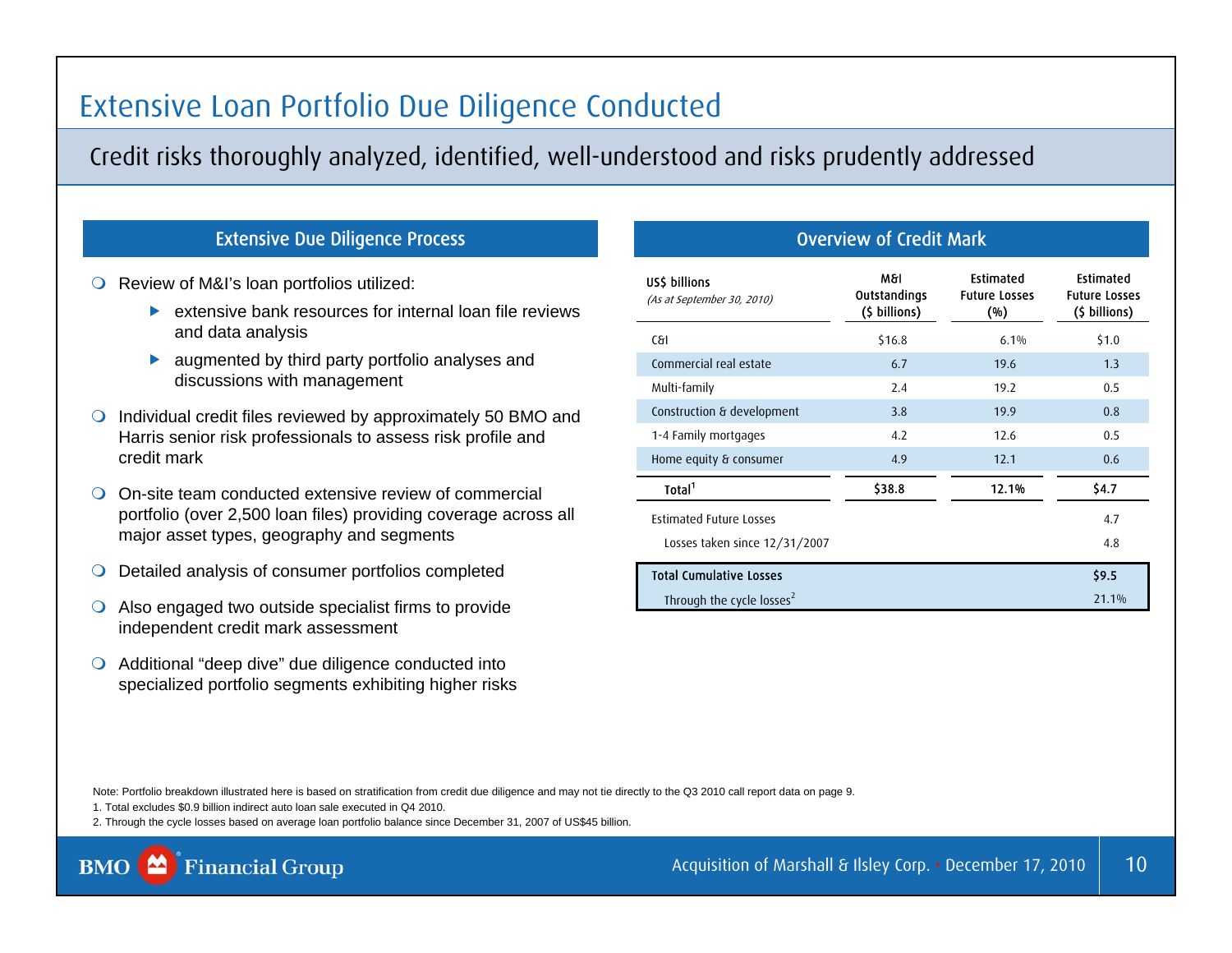### Clear Path Forward

Strong US Management Team

 $\checkmark$ Mark Furlong: CEO of combined U.S. P&C business

 $\checkmark$  Ellen Costello: CEO of Harris Financial Corp. (U.S. Holding Company) and U.S. Country Head for BMO Financial Group

 $\checkmark$ Combine top management talent from both companies

Focused on Integration **Execution** 

- $\checkmark$  Leveraging significant prior integration experience of both companies
- $\checkmark$ Strong execution team focused on project management and driving results
- $\checkmark$ Experienced dedicated teams to manage run-off loan portfolios and loss mitigation
- $\checkmark$  Plan to convert systems to one combined technology and operations platform
- $\checkmark$  Will ensure business-as-usual for customers
- $\checkmark$  Capturing ~\$250 million in identified cost savings with transaction and restructuring charges of ~\$540 million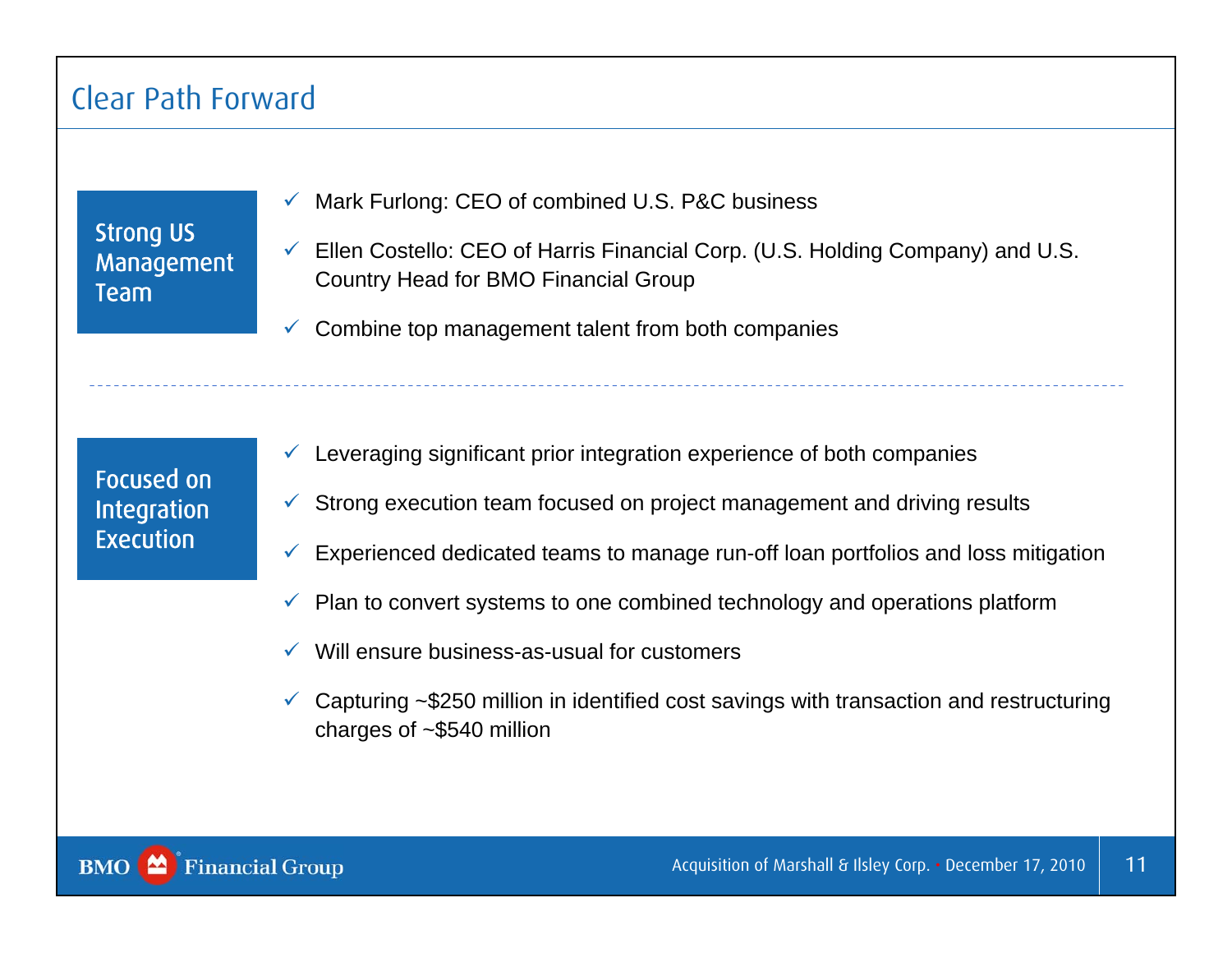